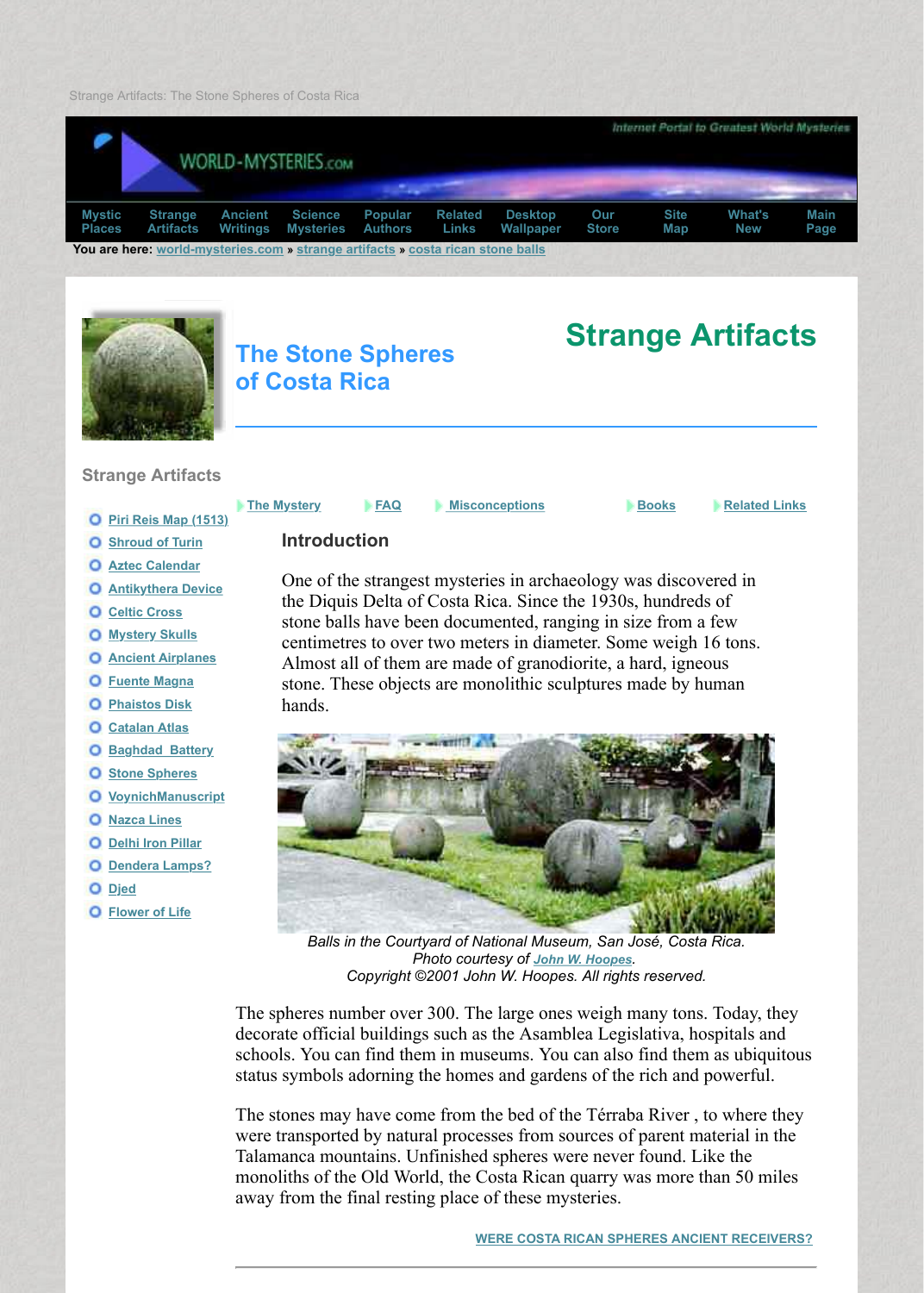these objects, the fact is that they have been known to scientists since they first came to light during agricultural activities by the United Fr in 1940. Archaeological investigation of the stone balls began shortly thereafter, with the first scholarly publication about them appearing them in 1943. They are hardly a new discovery, nor are they especially myster archaeological excavations undertaken at sites with stone balls in found them to be associated with pottery and other materials typical of them Pre-Columbian cultures of southern Costa Rica. Whatever "mystery" [has more to do w](http://web.archive.org/web/20160116024628/http://www.amazon.com/exec/obidos/ASIN/0808511122/worldmyster07-20/)ith loss of information due to the destruction of their archaeological contexts than lost continents, ancient astron transoceanic voyages.

[Hundreds of stone balls have been documented in Costa Rica, ranging in siz](http://web.archive.org/web/20160116024628/http://www.amazon.com/exec/obidos/ASIN/0385334796/worldmyster07-20)e in size in size in size in size in size in size in size in size in size in size in size in size in size in size in size in size in size in size in from a few centimeters to over two meters in diameter. Almost made of granodiorite, a hard, igneous stone. These objects are not origin, unlike the stone balls in Jalisco, Mexico that were described in a 1965 origin. National Geographic article. Rather, they are monolithic sculptures are made by  $\mathbb{R}$ human hands.

The balls have been endangered since the moment of their discovery. have been destroyed, dynamited by treasure hunters or cracked agricultural activities. At the time of a major study undertaken in fifty balls were recorded as being in situ. Today, only a handful be in their original locations.

# **Frequently Asked Questions**

*by John W. Hoopes*

**Where are the balls found?**

They were originally found in the delta of the Térraba River, also the Sierpe, Diquís, and General River, near the towns of Palmar Palmar Norte. Balls are known from as far north as the Estrella far south as the mouth of the Coto Colorado River. They have been found to the Coto Colorado River. Golfito and on the Isla del Caño. Since the time of their discover 1940s, these objects have been prized as lawn ornaments. They transported, primarily by rail, all over Costa Rica. They are now throughout the country. There are two balls on display to the pu One is in the museum of the National Geographic Society in Washington, the National Geographic Society in Washington,  $\frac{d}{dt}$ D.C. The other is in a courtyard near the Peabody Museum of A and Ethnography, at Harvard University in Cambridge, Massachusetts.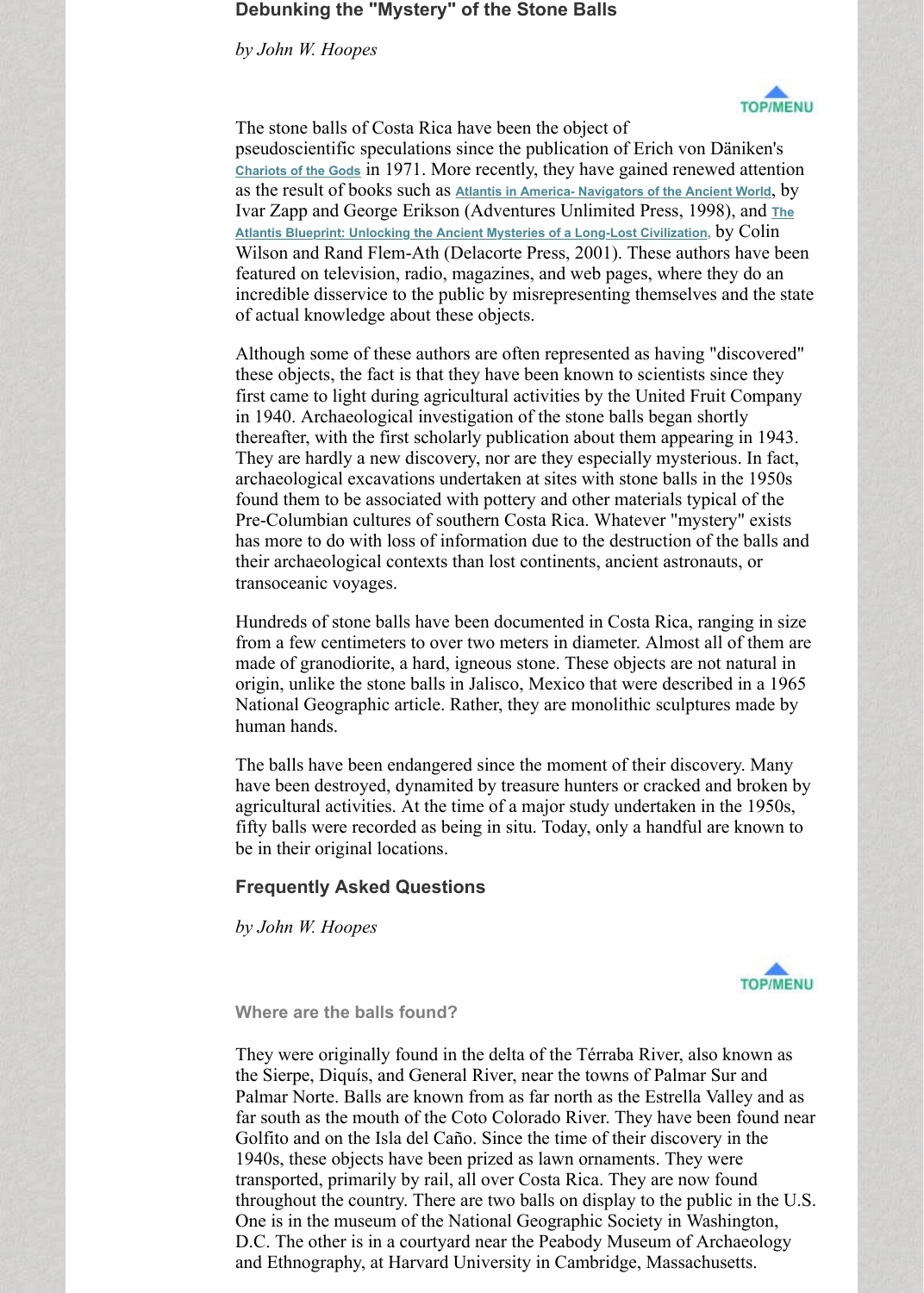**How big are they?**

The balls range in size from only a few centimeters to over two meters in diameter. It has been estimated that the largest ones weigh over 16 tons (ca. 15,000 kg).

**What are they made of?**

Almost all of the balls are made of granodiorite, a hard, igneous stone that outcrops in the foothills of the nearby Talamanca range. There are a few examples made of coquina, a hard material similar to limestone that is formed from shell and sand in beach deposits. This was probably brought inland from the mouth of the Térraba-Sierpe delta. (The background image for these pages is a photograph of the surface of a stone ball in Palmar Sur, Costa Rica.)

#### **How many of them are there?**

Samuel Lothrop recorded a total of approximately 186 balls for his 1963 publication. However, it has been estimated that there may be several hundred of these objects, now dispersed throughout Costa Rica. It was reported that one site near Jalaca had as many as 45 balls, but these have now been removed to other locations.

#### **How were they made?**

The balls were most likely made by reducing round boulders to a spherical shape through a combination of controlled fracture, pecking, and grinding. The granodiorite from which they are made has been shown to exfoliate in layers when subjected to rapid changes in temperature. The balls could have been roughed out through the application of heat (hot coals) and cold (chilled water). When they were close to spherical in shape, they were further reduced by pecking and hammering with stones made of the same hard material. Finally, they were ground and polished to a high luster. This process, which was similar to that used for making polished stone axes, elaborate carved metates, and stone statues, was accomplished without the help of metal tools, laser beams, or alien life forms.

### **Who made them?**

The balls were most likely made by the ancestors of native peoples who lived in the region at the time of the Spanish conquest. These people spoke Chibchan languages, related to those of indigenous peoples from eastern Honduras to northern Colombia. Their modern descendants include the Boruca, Téribe, and Guaymí. These cultures lived in dispersed settlements, few of which were larger than about 2000 people. These people lived off of fishing and hunting, as well as agriculture. They cultivated maize, manioc, beans, squash, pejibaye palm, papaya, pineapple, avocado, chilli peppers, cacao, and many other fruits, root crops, and medicinal plants. They lived in houses that were typically round in shape, with foundations made of rounded river cobbles.

### **How old are they?**

Stone balls are known from archaeological sites and buried strata hat have only pottery characteristic of the Aguas Buenas culture, whose dates range from ca. 200 BC to AD 800. Stone balls have reportedly been found in burials with gold ornaments whose style dates from after about AD 1000. They have also been found in strata containing shreds of Buenos Aires Polychrome, a pottery type of the Chiriquí Period that was made beginning around AD 800. This type of pottery has reportedly been found in association with iron tools of the Colonial period, suggesting it was manufactured up until the 16th century.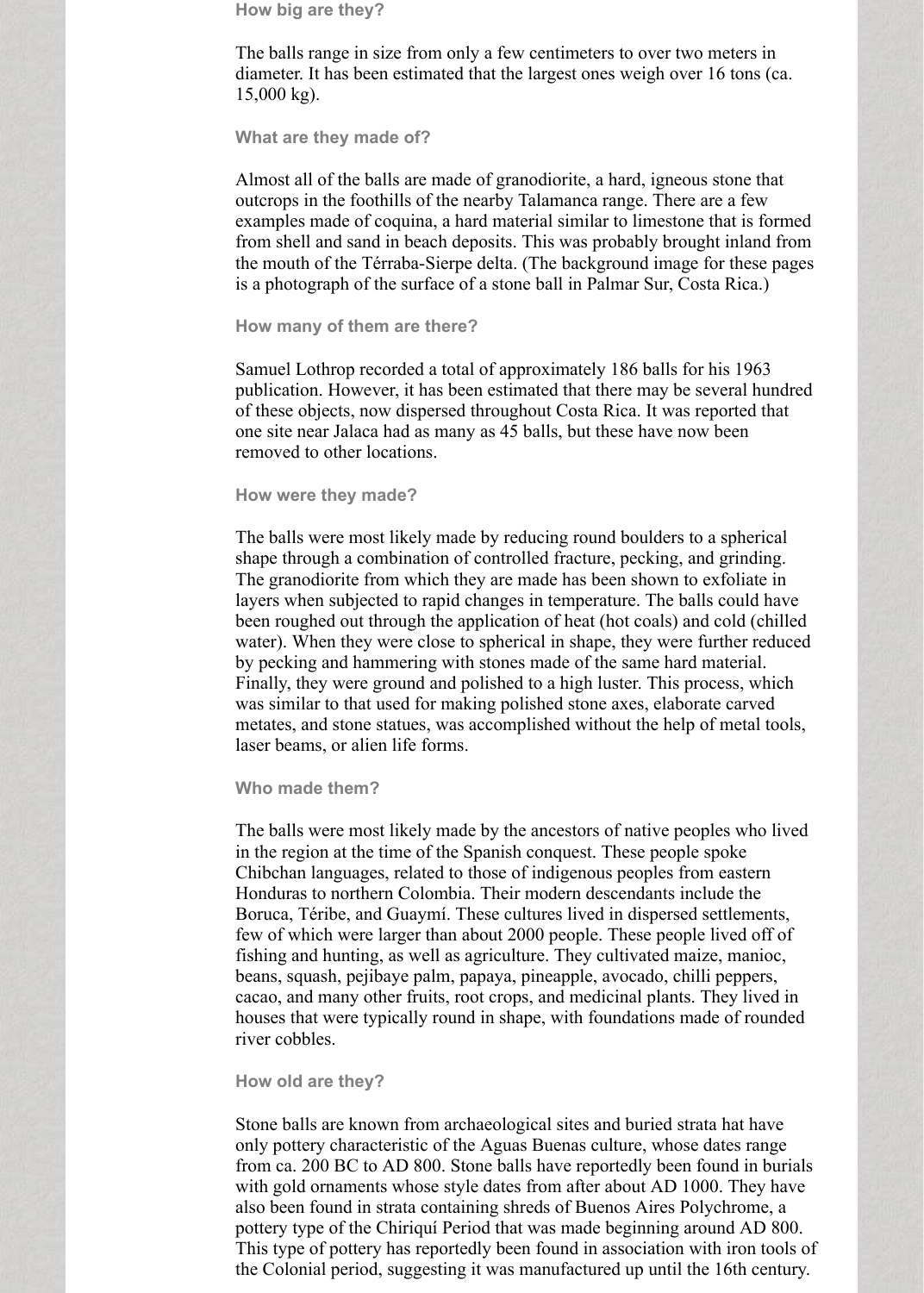So, the balls could have been made anytime during an 1800-year period. The first balls that were made probably lasted for several generations, during which time they could have been moved and modified.

**What were they used for?**

Nobody knows for sure. The balls had ceased to be made by the time of the first Spanish explorers, and remained completely forgotten until they were rediscovered in the 1940s. Many of the balls were found to be in alignments, consisting of straight and curved lines, as well as triangles and parallelograms. One group of four balls was found to be arranged in a line oriented to magnetic north. This has led to speculation that they may have been arranged by people familiar with the use of magnetic compasses, or astronomical alignments. Unfortunately, all but a few of these alignments were destroyed when the balls were moved from their original locations, so measurements made almost fifty years ago cannot be checked for accuracy. Many of the balls, some of them in alignments, were found on top of low mounds. This has led to speculation that they may have been kept inside of houses built on top of the mounds, which would have made it difficult to use them for making observations. Ivar Zapp's suggestions that the alignments were navigational devices pointing to Easter Island and Stonehenge are almost certainly wrong. Lothrop's original measurements of alignments of balls only a few meters apart were not accurate or precise enough to allow one to control for errors in plotting such long distances. With the exception of balls located on the Isla del Caño, most of the balls are too far from the sea to have been useful to oceangoing navigators.

### **Why are the balls endangered?**

Virtually all of the known balls have been moved from their original locations, destroying information about their archaeological contexts and possible alignments. Many of the balls have been blown up by local treasure hunters who have believed nonsensical fables that the balls contain gold. Balls sitting in agricultural fields have been damaged by periodic burning, which causes the once smooth surface of the balls to crack, split, and erode--a process that has contributed to the destruction of the largest known stone ball. Balls have been rolled into gullies and ravines, or even into underwater marine locations (as at Isla del Caño). The vast majority have been transported far from their zone of origin, separating them even further from the consciousness of the descendants of the people who made these balls.

# **Common Misconceptions**

*by John W. Hoopes*



Several authors have now contributed to widespread misinformation about the stone balls of Costa Rica, leading to unfounded speculation about their nature and origin.

### **The Size of the Balls**

In an article in Atlantis Rising Online, George Erikson makes exaggerated claims for the size of the stone balls, writing that they are "weighing up to 30 tons and measuring up to three meters in diameter" According to Samuel Lothrop, author of the most extensive study of the balls, "A 6-foot ball is estimated at about 7.5 tons, a 4-foot ball at 3 tons and a 3-foot specimen at 1.3 tons" (1963:22). Lothrop estimated the maximum weight for ball was around 16 tons. The largest known ball measures 2.15 m in diameter, which is substantially smaller than three meters.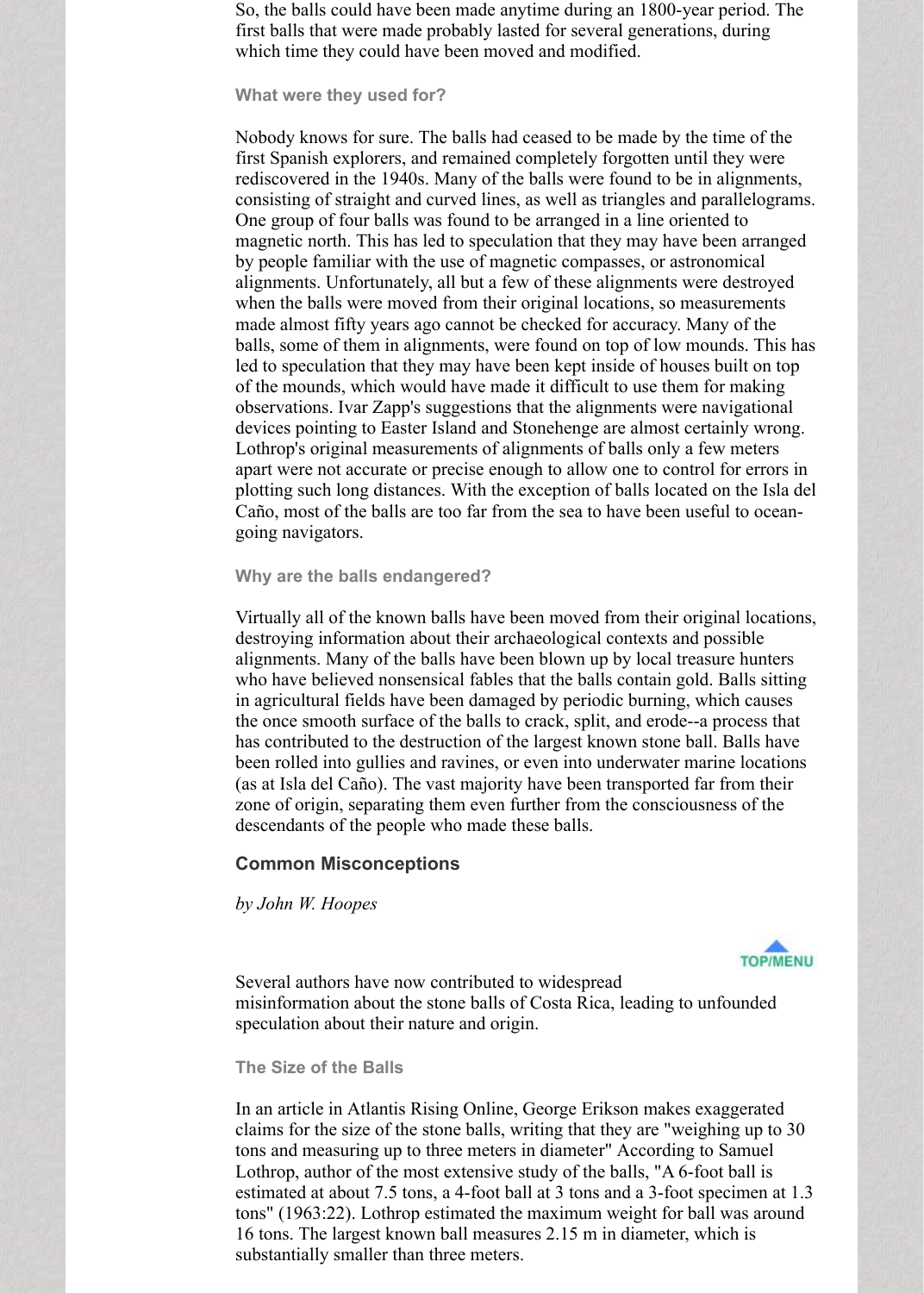## **The Roundness of the Balls**

Erikson also states that these objects "were perfect spheres to w millimeters from any measurement of both their diameter and circumference." This claim is false. No one has ever measured a ball with a sufficient of the sufficient of  $\alpha$ of precision to make it. Neither Ivar Zapp nor George Erikson h methodology by which such measurements could be made. Loth wrote: "To measure the rotundity we used two methods, neither satisfactory. When the large balls were deeply buried in the ground, it also when the large balls were deeply buried in the ground, it also satisfactory. take several days to trench around them. Hence, we exposed the only and then measured two or three more diameters with tape and plumb both. This revealed that the poorer specimens, usually with diameters between 2 and 3 feet  $(0.6-0.9 \text{ meters})$ , varied in diameters as mu inches  $(2.5-5.1$  centimeters)." It should [be clear that th](http://web.archive.org/web/20160116024628/http://john.hoopes.com/)is method the portion under ground was spherical. Lothrop also measured more completely exposed by taking up to five circumferences where measure, from which he then calculated their diameters. He write the larger balls were the product of the finest craftsmanship, and nearly perfect that the tape and plumb-bob measurements of diameters of diameters of diameters and not not measurements of diameters and not measurements of diameters and not measurements of diameters and not measurements. reveal imperfections. Therefore, we measured circumferences h and, if possible, at a 45-degree upward slant toward the four car We did not usually ascertain the vertical circumference as the large balls were balls were balls were balls were balls were as the large balls were difference as the large balls were difference as the large balls were diff too heavy to move. This procedure was not as easy as it sounds several people had to hold the tape and all measurements had to As the variation in diameters was too small to be detected by eye plumb bob, the diameters have been computed mathematically" claims for precise measurements may stem from misinterpretations of  $\alpha$ Lothrop's tables, in which he presents the calculated diameters in four decimal places. However, these are mathematically calculationnot direct measurements. They have not been rounded to reflect precision with which the actual measurements were taken. It should be precision obvious that differences "too small to be detected by eye" cannot into claims about precision "to within 2 millimeters". In fact, the the balls are not perfectly smooth, creating irregularities that planely millimeters in height. As noted above, some balls are known to cm (50 mm) in diameter. In the photograph of the largest ball on the is clear that the surface has been badly damaged. It is therefore know how precisely formed this ball might have been.

### **The Makers of the Balls**

George Erikson states that "archaeologists attributed the spheres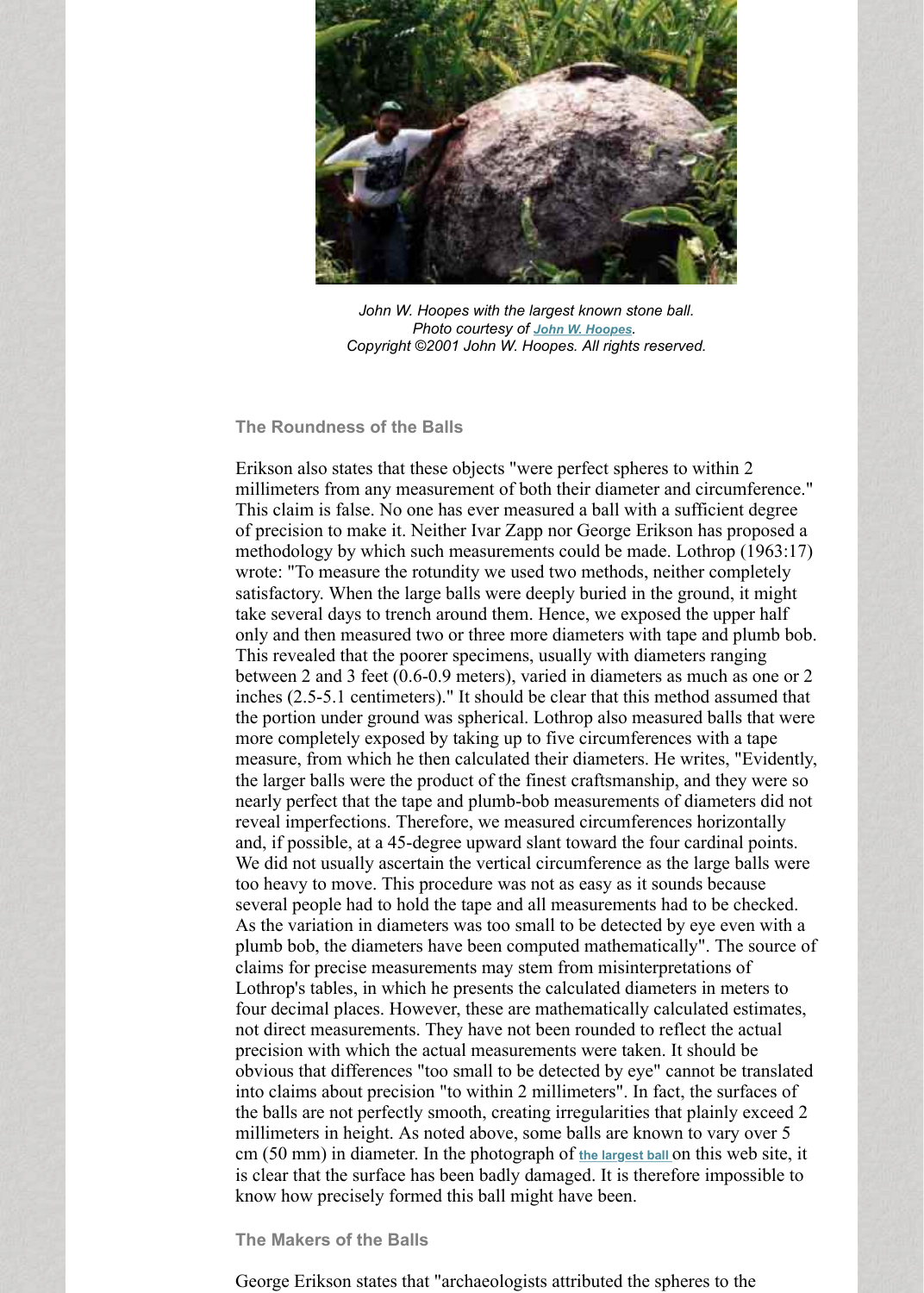Chorotega Indians". No archaeologist familiar with the evidence has ever made this claim. The Chorotega were an Oto-Manguean speaking group that occupied an area of Guanacaste, near the Gulf of Nicoya in northwestern Costa Rica. The peoples who lived in the area where the balls are found were Chibchan speakers. The balls have been found in association with architectural remains, such as stone walls and pavements made of river cobbles, and both whole and broken pottery vessels that are consistent with finds at other sites associated with the Aguas Buenas and Chiriquí cultures. These are believed to represent native peoples ancestral to historical Chibchan-speaking group of southern Costa Rica.

### **The Dating of the Balls**

George Erikson and others have implied that the balls may date as early as 12,000 years ago. There is no evidence to support this claim. Since the balls cannot be dated directly by methods such as radiocarbon dating, which can be applied directly only to organic materials, the best way to date them is by stratigraphic context and associated artifacts. Lothrop excavated one stone ball that was located in a soil layer separated from an underlying, sherd-bearing deposit that contained pottery typical of the Aguas Buenas culture (200 BC - AD 600). In the soil immediately beneath this ball he found the broken head of a painted human figurine of the Buenos Aires Polychrome type, dated to AD 1000-1500 (examples have reportely been found associated with iron tools). This suggests the ball was made sometime between AD 600 and 1500.

### **The Balls are "Out of Context"**

Since their discovery in 1940, the vast majority of these balls have been removed from their archaeological contexts to serve as lawn ornaments across Costa Rica. Many of the balls studied by Lothrop appeared to have rolled off of nearby mounds. Several had been covered by layers of fine silt, apparently from flood deposits and natural erosion. Naturally, they are "out of context" in the sense of having few good archaeological associations.

#### **Scholars Have Ignored Them**

It is not unusual for authors who write about the stone balls to claim that these objects have received inadequate attention from serious scholars. While this is undoubtedly true, it is not true that these objects have been ignored. It is also not true that scholarship regarding them has been somehow hidden from the general public. The first scholarly study of the balls was undertaken by Doris Stone immediately upon their discovery by workers for the United Fruit Company. Results of her investigation were published in 1943 in American Antiquity, the leading academic journal for archaeology in the United States. Samuel Lothrop, an archaeologist on the staff of the Peabody Museum of Archaeology and Ethnography at Harvard University, undertook major fieldwork concerning the balls in 1948. The final report on his study was published by the Museum in 1963. It contains maps of sites where the balls were found, detailed descriptions of pottery and metal objects found with and near them, and many photographs, measurements, and drawings of the balls, their alignments, and their stratigraphic contexts. Additional research on the balls by archaeologist Matthew Stirling was reported in the pages of National Geographic in 1969. In the late 1970s, archaeological survey on Isla del Caño (published in 1986) revealed balls in offshore contexts. Sites with balls were investigated and reported in the 1980s by Robert Drolet in the course of surveys and excavations in the Térraba Valley. In the late 1980s and early 1990s, Claude Baudez and his students from the University of Paris returned to the locations of Lothrop's earlier fieldwork in the Diquís delta to undertake a more careful analysis of the pottery of the area, producing more refined dates for the contexts of the balls. This research was published in Spanish in 1993, with an English summary appearing in 1996. Also in the early 1990s,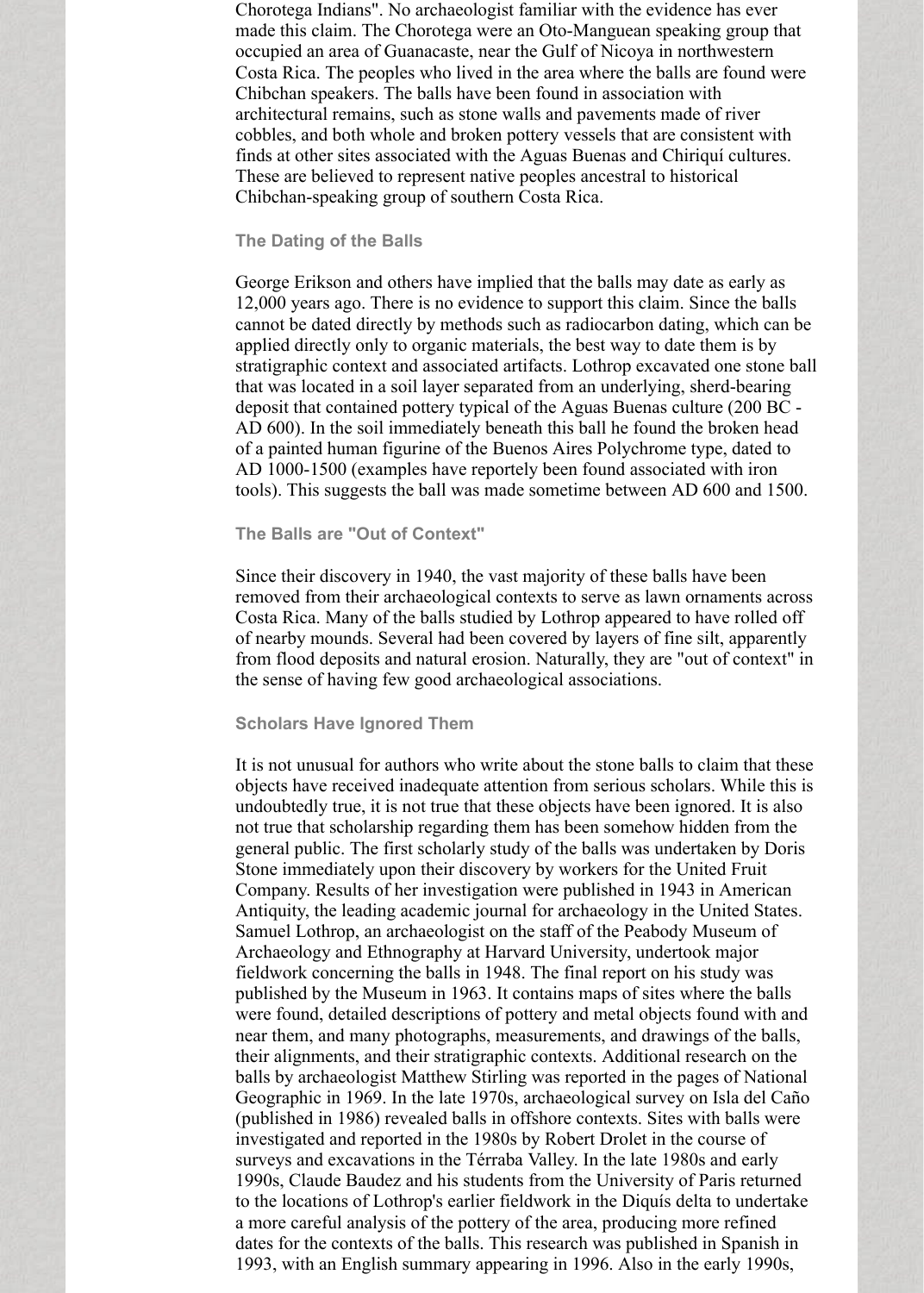## **Books**



**The National Geographic Traveler Costa Rica (National Geographic Traveler)** by Christopher P. Baker

**[Atlantis in A](http://web.archive.org/web/20160116024628/http://www.ku.edu/~hoopes/balls/)merica- Navigators of the Ancient** by Ivar Zapp and George Erikson (19

**The Art of Mesoamerica : From Olmec to Aztec (World of Art)**

[Mary Ellen Miller](http://web.archive.org/web/20160116024628/http://www.amazon.com/exec/obidos/ASIN/0792279468/worldmyster07-20/)



**Mexico: From the Olmecs to the Aztecs (Fifth** by Michael D. Coe, Rex Koontz

*Related Books about Olmecs*

- **Olmec Art and Archaeology in Mesoar**
- **A History of the African-Olmecs**  $\bullet$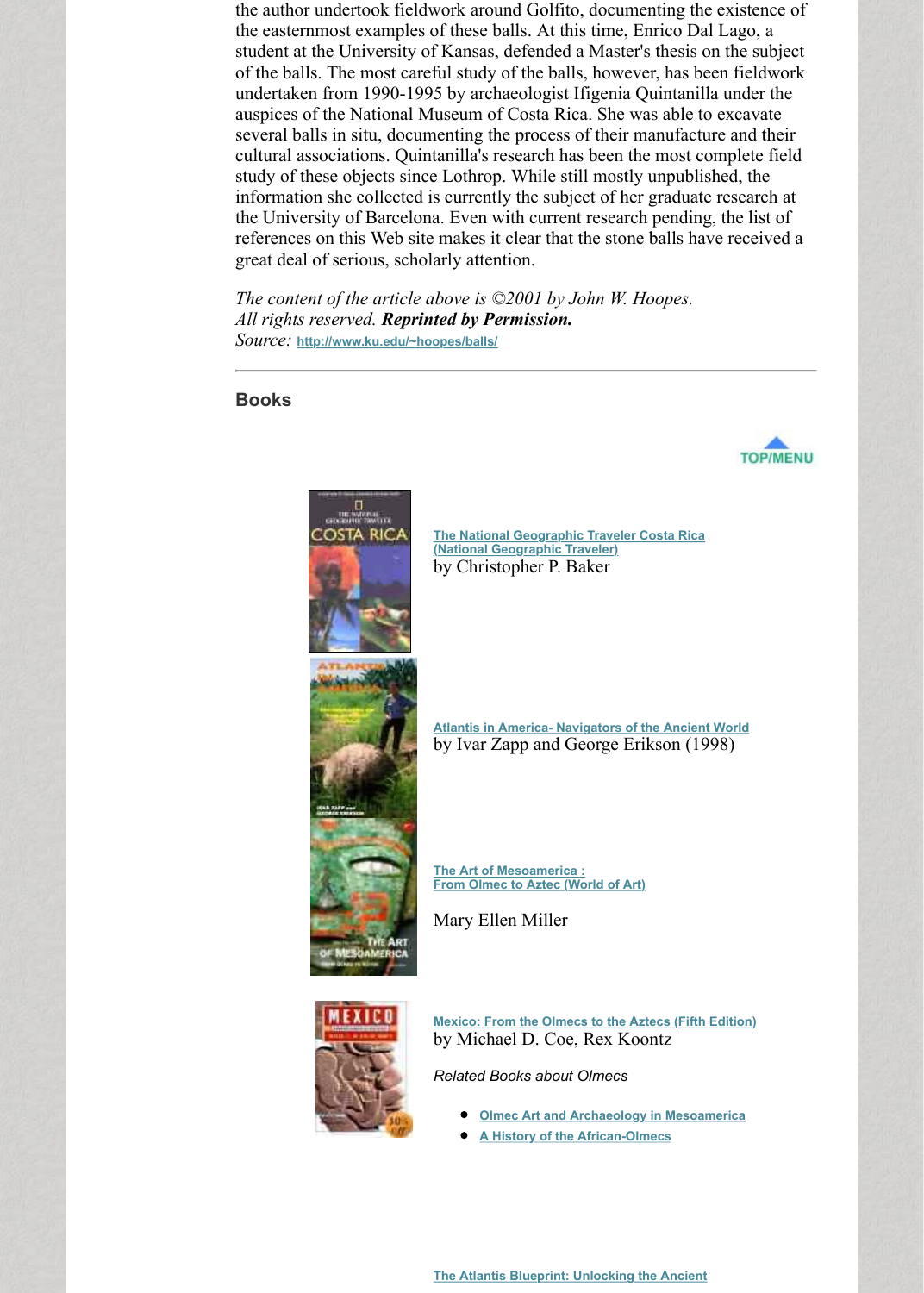## **Links**

- **WERE COSTA RICAN SPHERES ANCIENT RECEIVERS?** An article by Doug Yurchey
- **http://www.ku.edu/~hoopes/balls/gallery.htm**  Photo Gallery
- **http://www.ku.edu/~hoopes/balls/links.htm** Related links
- **http://www.hartford-hwp.com/archives/47/016.html** A dialog on ancient stone spheres
- **http://www.harvardmaga[zine.com/archive/01ja/ja01\\_dept\\_treasure.html](http://web.archive.org/web/20160116024628/http://www.amazon.com/exec/obidos/ASIN/0809476754/worldmyster07-20/)** Ball of Mystery - Harvard Magazine
- **http://www.geocities.com/Paris/9111/esferas.htm**  Esferas de Piedra de Costa Rica (in Spanish)
- **http://www.geocities.com/eqm/palmar/palmar.html** A Costa [Ric](http://web.archive.org/web/20160116024628/http://www.amazon.com/exec/obidos/ASIN/0809476754/worldmyster07-20/)[a](http://web.archive.org/web/20160116024628/http://www.amazon.co.uk/exec/obidos/ASIN/0809476754/worldmysterie-21/)'[s S](http://web.archive.org/web/20160116024628/http://www.amazon.co.uk/exec/obidos/ASIN/0809476754/worldmysterie-21/)tone Balls photo gallery
- **http://www.geocities.co[m/Paris/9111/pegasuse.h](http://web.archive.org/web/20160116024628/http://www.ku.edu/~hoopes/balls/refs.htm)tm** A Possible Pre-Columbian Constellation
- **http://www.hightechstone.com/floatinggranitespheres.htm** Floating Granite Spheres
- **http://www.waterfountains.com/Intro.htm** [The Floating Stone Sphere Water Fountain](http://web.archive.org/web/20160116024628/http://www.world-mysteries.com/sar_crb_doug.htm)
- **http://www.lauralee.com/erikson.htm** [George Erikson: Atlantis in America](http://web.archive.org/web/20160116024628/http://www.ku.edu/~hoopes/balls/gallery.htm)
- **http://www.calnative.com/n\_sphere.htm** Costa Rica's Mysterious Spheres
- **[http://akak.essortment.com/stonespheresc](http://web.archive.org/web/20160116024628/http://www.ku.edu/~hoopes/balls/links.htm)o\_rlbu.htm** The Stone Spheres of Costa Rica
- **http://www.science-frontiers.com/sf052/sf052a01.htm** [Costa Rica's Neglected Stone Spheres](http://web.archive.org/web/20160116024628/http://www.hartford-hwp.com/archives/47/016.html)
- **http://www.crystalinks.com/costarica.html** [The Stone Spheres of Costa Rica](http://web.archive.org/web/20160116024628/http://www.harvardmagazine.com/archive/01ja/ja01_dept_treasure.html)
- **http://www.costaricaoutdoors.com/history-culture/spheres.html** [The Mystery of the Spheres](http://web.archive.org/web/20160116024628/http://www.geocities.com/Paris/9111/esferas.htm)
- **http://perso.wanadoo.fr/fidylle/docs/costang.html** [The mystery of the Costa-Rica's perfect spher](http://web.archive.org/web/20160116024628/http://www.geocities.com/eqm/palmar/palmar.html)es
- **http://www.wordmax.com/gallery432/432ston2.htm** [Spheres of Costa Rica - from the 432:Cosmic K](http://web.archive.org/web/20160116024628/http://www.geocities.com/Paris/9111/pegasuse.htm)ey